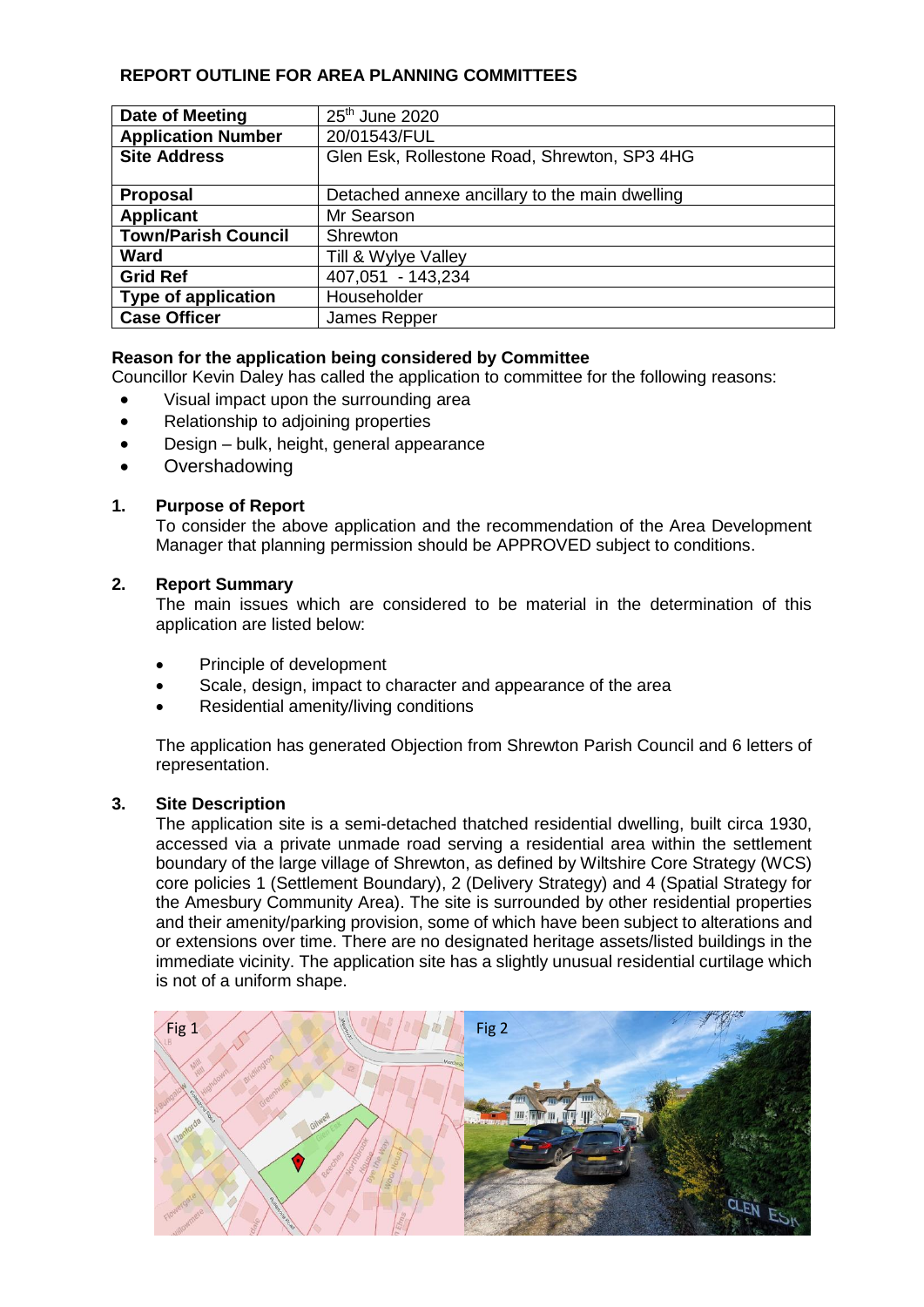# **4. The Proposal**

This is a householder application proposing the installation of a purpose-built outbuilding to serve as an ancillary annexe to the main house. The annexe is to provide accommodation for the applicant's mother who acts as a childminder to the applicant's children but also has some medical issues to wit living in close proximity to her family would be advantageous.

## **5. Local Planning Policy**

National Planning Policy Framework (NPPF) National Planning Practice Guidance (NPPG) National Design Guidance (Planning practice guidance for beautiful, enduring and successful places) 2019

## **Wiltshire Core Strategy:**

CP1 (Settlement Strategy) CP2 (Delivery Strategy) CP4 (Spatial Strategy for the Amesbury Community Area) CP57 (Ensuring High Quality Design & Space Shaping)

**Supplementary Planning Documents:**

Creating Places Design Guide SPG (April 2006)

### **6. Summary of consultation responses Parish Council: Object**

- This application has been described as a Granny Annexe, these are normally within or built onto a house so a resident can live independently but have support nearby. This building is located at the end of the garden and screened from the main house by hedges.
- The location of the proposed annexe will directly overlook the rear gardens of 2 properties in Meadway and have a significant detrimental impact on them in terms of light, privacy and be an imposing new structure in direct view. (for example, the double doors at the front look directly into the garden of 'Beeches').
- Concerns in the longer term the use of the building will as overnight letting accommodation (e.g. Airbnb, holiday let) which may cause even greater loss of privacy and noise issues for the neighbouring properties.
- Concerns regarding limited access to and from the annexe to the road.

# **7. Publicity**

This application was advertised through the use of a site notice, press notice and letters of consultation.

Six letters of representation were received from the residents of 26, 24 and 22 Medway, Beeches Rolleston Road and Pentlands and Chanters of The Hollow all within Shrewton. The following comments were made:

- Overlooking and light pollution from the detailed rear window over numbers 22,24 & 26 Medway
- The proposed location of the annexe at the rear of the properties curtilage is contrary to the definition of an annexe
- There is limited road access to the Annexe
- There is sufficient road access to raise concerns of the annexe being separated from the host dwellings title
- The residential use of the annexe would lead to both noise and odour pollution
- The proximity of the Annexe to the boundaries presents a fire risk
- Unacceptable visual impact on surrounding properties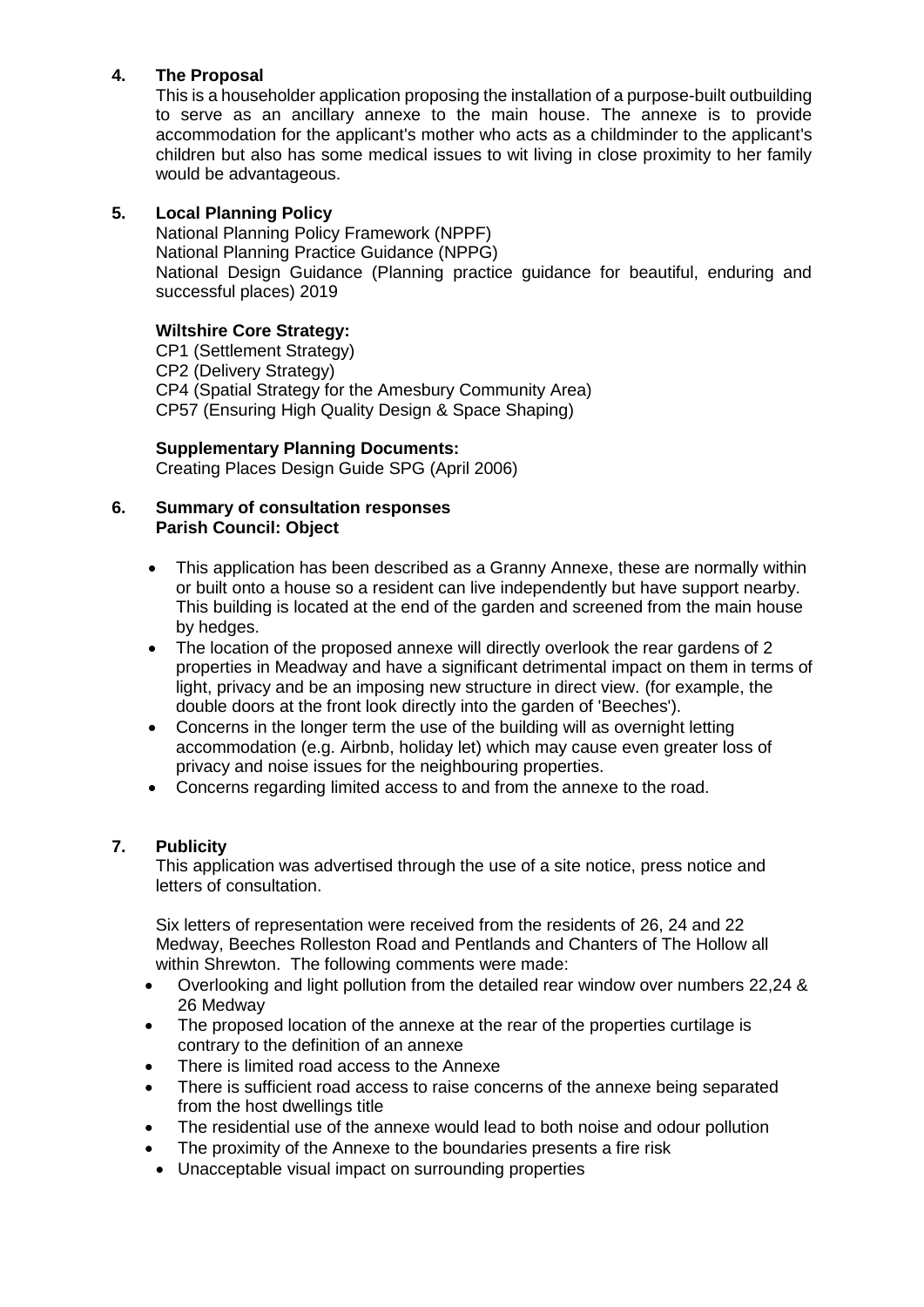- The living area's glazed doors have the potential, due to location, to overlook the rear amenity space of Beeches
- The size of the proposed annexe is too large for the area into which it is to be placed
- The plans state "Scale not for construction" therefore, these plans are not acceptable and accurate scale plans should be submitted
- The overshadowing created by the proposals would be contrary to the Prescription Act (1832) and, therefore, due to the occupant of 26 Medway's prescribed rights, having lived in the property for "over 30 years and having enjoyed natural daylight to my conservatory for at least 20 uninterrupted years" the development can be forbidden as it would prevent this natural light.

### **8. Planning Considerations**

### **8.1 Principle:**

The site is located upon a residential road of mixed form housing within the settlement boundary of the large village of Shrewton, part of the Amesbury Community Area. WCS policies 1 and 4 set out a settlement and spatial strategy stating that the principle of development in large villages is considered acceptable but is limited to that needed to help meet the housing needs of the settlement. This principle acceptability is however subject to the detail, such as its implications for the character of the area; and neighbouring amenities. These will, therefore, be addressed in more detail below.

### **8.2 Character & Design**

Core Policy 57 states that new development is expected to create a strong sense of place through drawing on the local context and being complementary to the locality. Residential extensions such as this are acceptable in principle subject to there being no adverse impacts.

Good design helps to provide a sense of place, creates or reinforces local distinctiveness, and promotes community cohesiveness and social wellbeing; The layout and design of new developments must also be based on a thorough understanding of the site itself and its wider context, and seek to maximise the benefits of the site's characteristics. This will require careful consideration of the site layout. No two sites share the same landscapes, contours, relationship with surrounding buildings, street pattern and features. The proximity of poor quality or indistinct development is not a justification for standard or poor design solutions. New development should integrate into its surroundings whilst seeking to enhance the overall character of the locality; A high standard of design is required in all new developments, including extensions, alterations, and changes of use of existing buildings.

In this instance, it is considered that the proposed works are relatively minor in scale and will be a single storey construction under a sloped roof varying in height from 2.8m at its lowest, by the rearmost boundary, rising to 3.1m over the full depth of the roof of approximately 5m (including the overhang). The main external finishes to the proposals are timber cladding and an EPDM membrane roof. The proposals are located to the rear of the application sites curtilage within an area ringed on 3 sides with beech trees. These trees, and the reasonable distance involved, obscure the site from the street scene. The rear boundary, however, is not screened by foliage and merely has a wall and fence combination which measures 2.13m in height. Including the overhang, the proposal will be no closer than 1m from these boundaries, therefore, if looking over the fence at 2.13m a total of 67cm will be visible above the fence. Given the separation from the boundary and the limited height of the proposals it is considered that this cannot be considered unduly overbearing or dominating. Were this proposal to only have a 2.5m maximum height it would qualify as permitted development under the general permitted development order (GPDO). The area is made up of a huge variety of mixed form development with a similar variety of outbuildings and additions made to nearby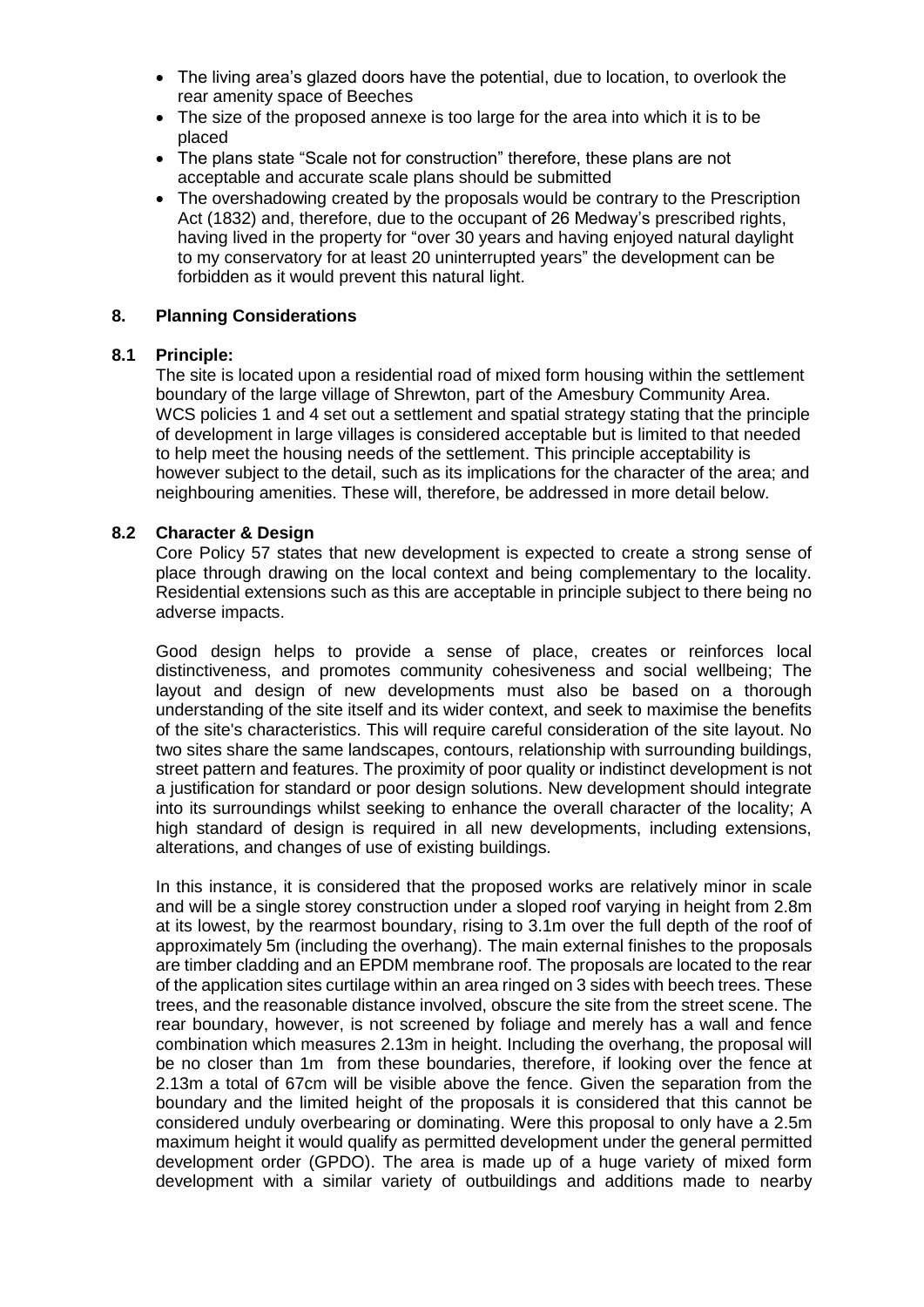properties. Overall it is therefore considered that the proposal for an outbuilding is of an acceptable design for the character of the host dwelling, would have no effect on the street scene and is not out of character for the surrounding area.



### **8.3 Neighbouring Amenity**

WCS policy CP57 requires that development should ensure the impact on the amenities of existing occupants/neighbours is acceptable and ensuring that appropriate levels of amenity are achievable within the development itself. The NPPF includes that planning should 'always seek to secure high quality design and a good standard of amenity for all existing and future occupants of land and buildings'. Residential amenity is affected by significant changes to the environment including privacy, outlook, daylight and sunlight, and living areas within private gardens and this, therefore, needs to be carefully considered accordingly.

The proposal does have, in the rear elevation, a single-window facing neighbouring property, it is, however, considered that this proposed window will serve the annexe's shower room and as such will be obscure glazed and fixed shut other than a ventilation section limited with a stay. In the below Fig 4 the window can be seen just above the revised plans which include the scaled fence. If we take into account the very limited amount of window above the fence line and combine that with the facts it will be obscurely glazed, limited in its opening and serves a shower room it is not considered that any real sense of overlooking or loss of privacy could be inflicted upon the occupiers of neighbouring amenity land.

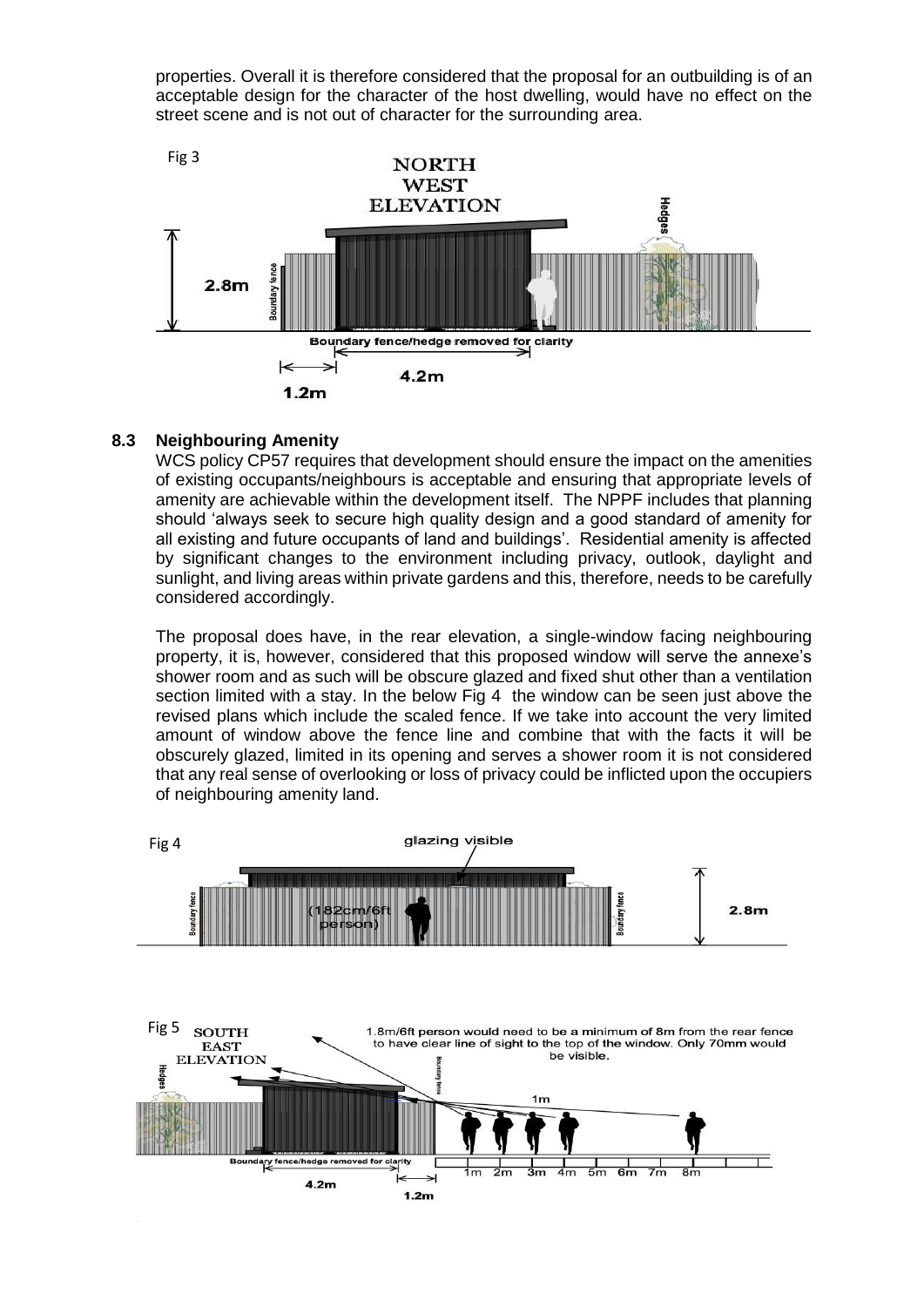Concerns have been raised by respondents to the overshadowing of amenity space. Measuring the angle between the fence to the rear and the rearmost point of the roof on the plans gives us an answer fractionally over  $39^\circ$  which corresponds with the suns zenith after the 21<sup>st</sup> December (26°) but before the 21<sup>st</sup> March and 22<sup>nd</sup> September (50°) in the northern hemisphere (see Fig 6) so whilst in winter the proposal would cause a level of shadow fall onto neighbouring amenity it is considered that this overshadowing would be minimal. The existing Beech hedge is approximately 4m tall (see Fig 7) and it is considered that in the depths of winter this Beech hedge would, in all likelihood, overshadow the proposed annexe eliminating any shadowing from the annexe. Therefore, it must be concluded that the level of overshadowing would not constitute sufficient harm to warrant refusal.

The occupant of 26 Medway has cited the Prescription Act of 1832 which does state "When the access and use of light to and for any dwelling house, workshop, or other building shall have been actually enjoyed therewith for the full period of twenty years without interruption, the right thereto shall be deemed absolute and indefeasible, any local usage or custom to the contrary notwithstanding, unless it shall appear that the same was enjoyed by some consent or agreement expressly made or given for that purpose by deed or writing." In particular relation to the conservatory in situ "for at least 20 uninterrupted years" Whilst the Prescription Act does grant an absolute and indefeasible right in this instance it is considered to not apply as the shadow produced would not interrupt light to the conservatory to a sufficient degree. The right to light is not a planning concern but a separate legal matter, once the right to act was established then occupier of 26 Medway is entitled to "sufficient light according to the ordinary notions of mankind" whilst this is a term open to legal wrangle in this instance it is considered that the prescription act would not be a reason to stop this proposal from proceeding.



Concerns have also been raised regarding the double glazed doors into the proposed annexe as they would potentially allow views into the rear amenity space of Beeches however it is considered that as these double doors are at ground level they would not offer far-reaching views into the Beeches garden and could easily be blocked by foliage or a standard fence panel and would, therefore, be insufficient grounds to warrant refusal.

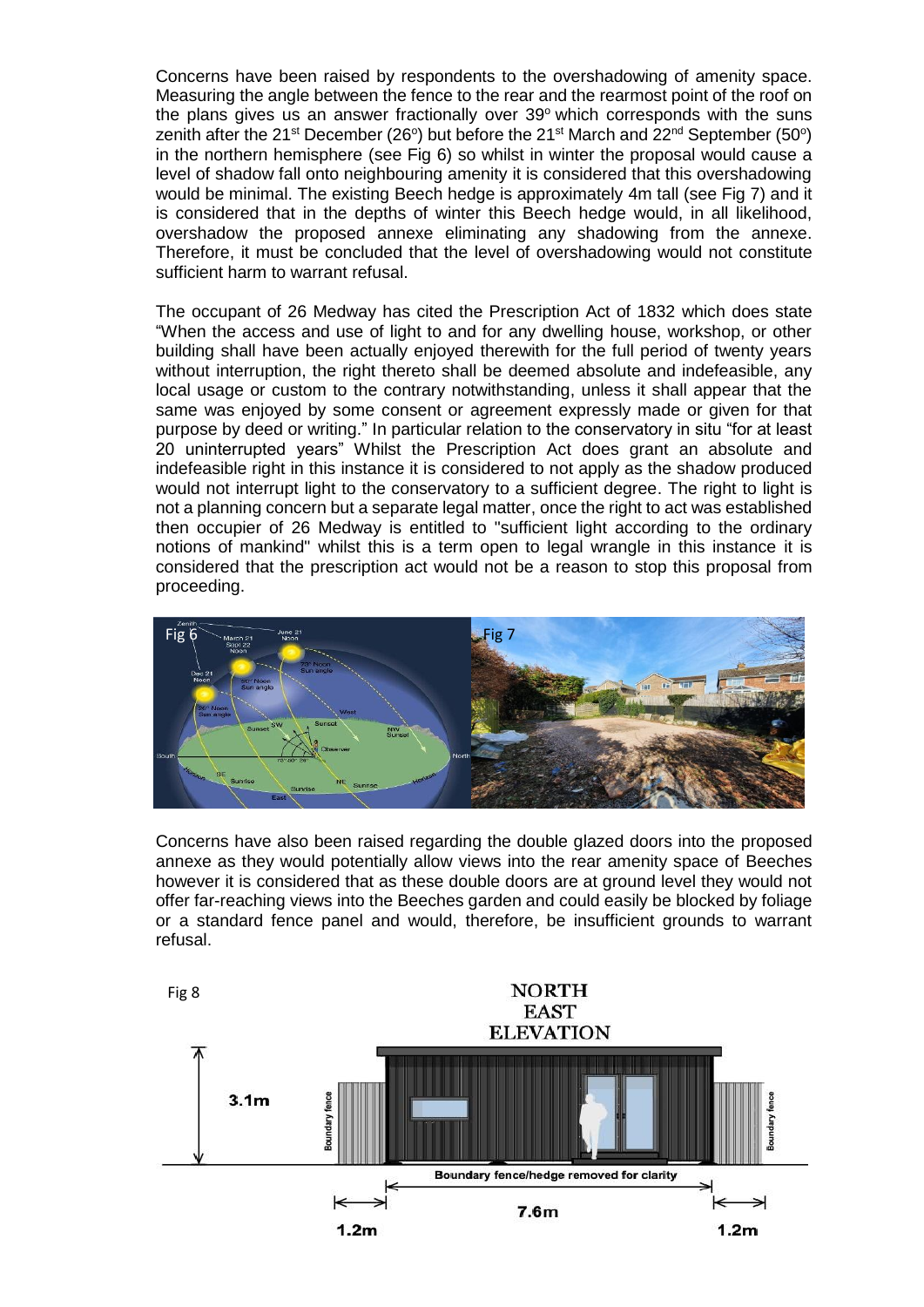## **8.4 Other Matters Raised**

Concerns have been raised by several parties which state that the proposals do not constitute an annexe as an annexe should be attached or near to the host dwelling. Whilst this was the policy in Planning Policy Statement 7 Sustainable development in rural areas (PPS7), PPS7 was policy last amended in 2004 and has since been superseded by other policies notably the National Planning Policy Framework and multiple revisions of the GPDO these revised policies have removed the guidance that an annexe should be attached or close to the host dwelling. Regarding the separating of the annexe from the title of Glen Esk or for the annexe being used commercially, any planning permission granted in this application is for residential purposes ancillary to Glen Esk, a condition will be included preventing the annexe from being removed from Glen Esk's title and any such land sale would remove the Annexe's permission to exit. Any attempt to use the annexe commercially would require a further change of use application as this application has not sought commercial status. Several respondents have mentioned the risk of a fire and that of noise and odour, these issues are subject to separate legislation other than planning, relating to it being a fire hazard so close to the boundary, building control stipulates a distance of 1 metre from boundaries in applications such as these. As shown in the plans the walls of the proposed annexe will be 1.2m away from the closest boundaries and are, therefore, not in breach of those regulations. One of the respondents wrote of backland development needing to be 20m from another property, I have been unable to find any legislation which would suggest this is the case and, furthermore, if this was the case most modern developments would be in breach of this policy. Light pollution was raised as a concern from several respondents, specifically relating to the rear shower room window. It is not considered that this small window would create an undue level of light pollution especially when it is a non-principle room with obscure glazing. Finally, a respondent commented on the plans not being to scale as they should not be used for construction. This is as plans to satisfy building regulations need to be of greater detail than those of planning, the plans supplied were to a sufficient scale to satisfy the requirements of Wiltshire Councils validation checklist.

## **9. Conclusion:**

Throughout the application process, the concerns raised by the immediate neighbours and by those from other parts of the village, have been considered and it is concluded that the proposals would be of an acceptable overall scale and design for the character of the application site and surrounding area. Similarly, due to the limited height, mass and scale, it is considered that the proposals would be unlikely to have a significantly detrimental effect on the amenities enjoyed by the occupiers of adjacent dwellings.

## **RECOMMENDATION:**

Approve subject to the following conditions

1. The development hereby permitted shall be begun before the expiration of three years from the date of this permission.

REASON: To comply with the provisions of Section 91 of the Town and Country Planning Act 1990 as amended by the Planning and Compulsory Purchase Act 2004.

2. The development hereby permitted shall be carried out in accordance with the following approved plans: Application Form & Certificate **Received 25<sup>th</sup>** February 2020 Revised Proposed Elevations DWG 38/EL Received 20<sup>th</sup> April 2020 Block Plan **Received 25th February 2020** Floor Plans DWG 38/FP **Received 25th February 2020** 

REASON: For the avoidance of doubt and in the interests of proper planning